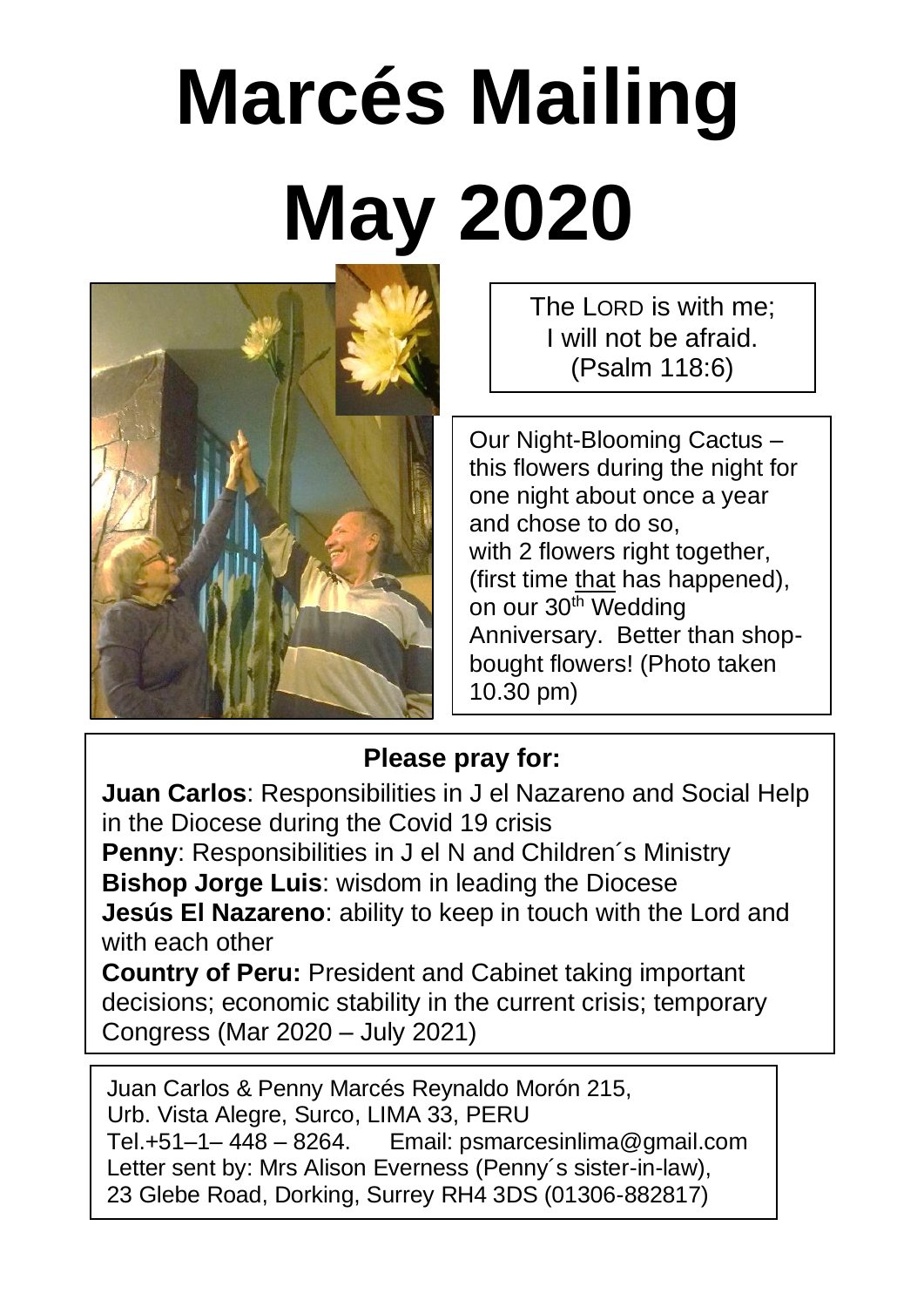#### Dear friends

We didn't expect to write again so soon, but nor did we expect still to be in lockdown (and will be until at least 24 May). It really IS lockdown here, especially for children, who have not been out of their houses since lockdown began 8 weeks ago, but from 18 May they may go out for half an hour a day, within 500m of home. Apart from key workers, and soon-tobegin certain mining, fishing and food delivery services, the rest of us stay in (except for the essential food or medical supplies shopping, or visits to banks). Curfew, currently 6pm -4am each day (& all day Sundays), returns to 8pm on Mon; makes little difference to most of us at home anyway! We can´t go to El Nazareno – 6km so hardly the local shops… Unfortunately, whilst this lockdown may well have slowed the rate of infection, the number of daily deaths is certainly not over its peak yet.

The verse is from "Aprendo con Pedro" – "I learn with Peter". Realising that Holy Week would be in lockdown, we started sending teaching each day to children via WhatsApp; they had time since although a few were getting online teaching, most were not, and couldn´t even revise previous work this school year since state schools still hadn't started the school year. Easter took place; we decided to continue. Most families receiving this do not have a computer, but DO have a mobile, so each day they receive a sequence of photographed pictures, video clips of Bible story & songs on the day´s theme, linked with audios by Penny. At the end there are activities. Over

the weeks older children have increasingly had more online schoolwork, & in some cases there may be 4 children trying to share one mobile for schoolwork, so there is not much time left for Bible teaching. But the latest commitment is that I send it before 7am, so they are encouraged to start the day with the Bible. Apart from our JEN children, many in other Church groups or individuals, including some in N Argentina, receive these materials.



Please pray; it takes longer than anticipated to find appropriate videos, activities etc and put it all together, 7 days a week. However, how encouraging when sent a video of Mum (only exposure to Church was Messy Church on one occasion) helping her 6 year old, telling the story whilst he acted it out with the finger puppets he had just made.

Our work with the families seems to be more effective now than when we tried visiting, since people are at home! Is it easier for them to pray for the first time over the phone where no one is looking, than with you there physically? It was wonderful to discover yesterday that Julio (recently returned to God after an emergency operation) and his wife were praying together about a family concern – it´s good to have things to praise God for. Please pray for Julio, wife Susy and children & granddaughter.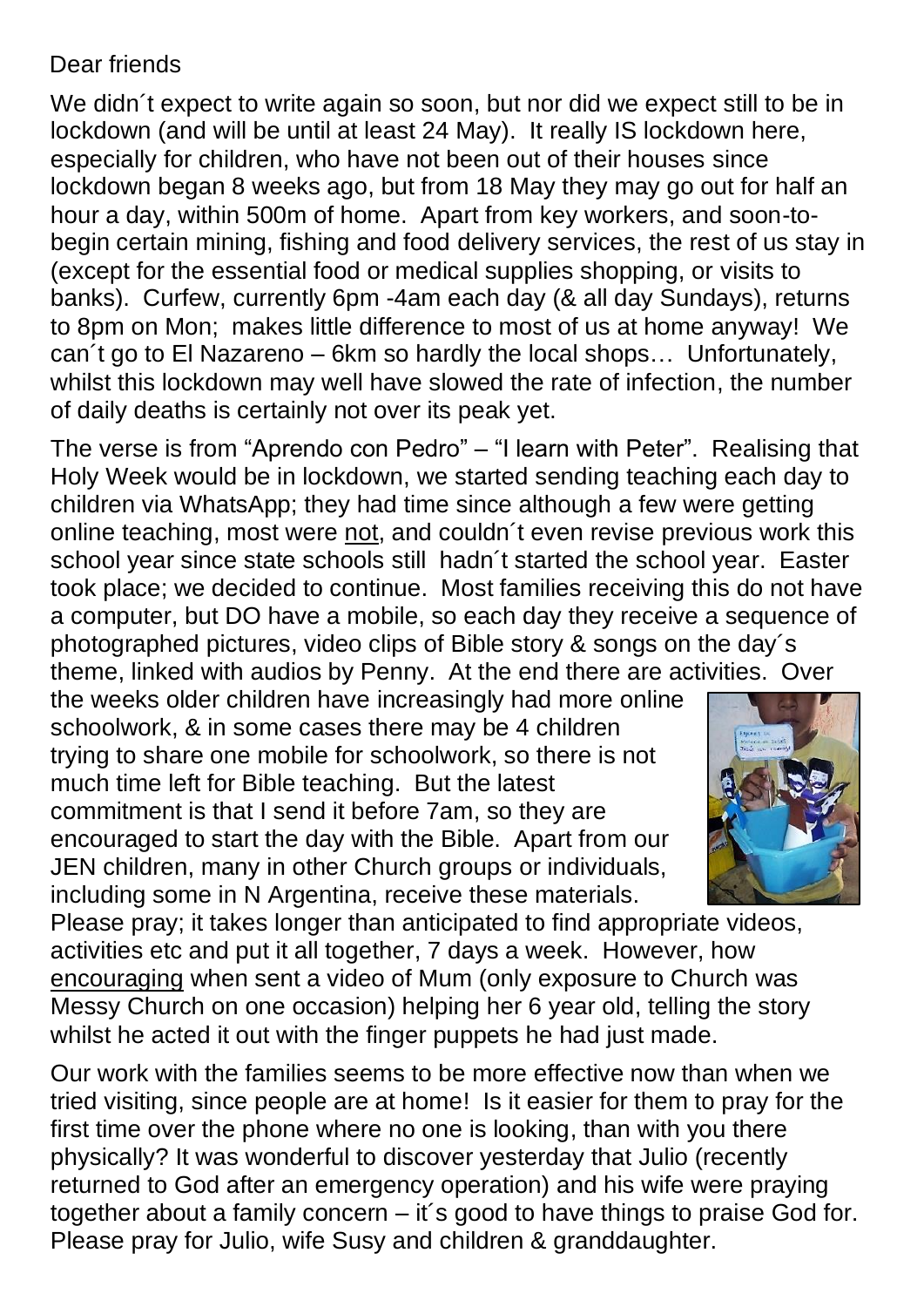

Carrying out services etc with limited technological possibilities for most is challenging. Between Zoom, WhatsApp groups and WhatsApp chats, and with some people using borrowed phones, we succeed in a Bible

study, prayer meetings and Sunday service. Apart from Church members, there are "Friends of the Church", invited to Zoom meetings (sometimes attend) & sent WhatsApp chats. Prayer meetings and services are immediately followed by WhatsApp group alternatives; two phones here gives a possibility of another 6 phones taking part. The most successful service format is WhatsApp chat - a sequence of audios and video clips.

As may be imagined, economic repercussions were felt here almost immediately, since a large proportion live from day-to-day. The Cabinet announced handouts for the most vulnerable at the beginning, which they did eventually receive; most of them are now in the process of receiving a second quota. For independent workers a second list was prepared; they too are currently receiving their 2<sup>nd</sup> quota. HOWEVER some people did not receive either. Also, an increasing number no longer have jobs; the govt has schemes to pay a certain rate to some for 3 months, but the high level of informality in "contracts" means many do not comply with certain legal

requirements on terms of employment. In addition, apart from food, finding the gas cylinder is empty is a major problem, to say nothing of needing to pay rent. Thankfully, we have been able to give help to some families. thanks to gifts from here and overseas. In JEN this began by sending "vouchers" (by the oh-so-



valuable WhatsApp), for use at a grocery stall in the market owned by the family of Karla (one of our young people); they had literally opened this stall the day lockdown was announced and it has proved a real God-send. The recipients show the voucher (of which Karla has also received a copy) to acquire what they want; part may be given in cash in order to buy veg etc, No one in Karla´s family has a bank account, but our treasurer DOES, so she takes £50 at a time (the max possible from an agent; no ATM near). Some of this help is shared with others in the wider Diocese; both of us are involved in both trying to find support for the Diocese (which includes how to pay clergy stipends), and how to distribute gifts that come. A challenge that will last for some time. Sad details come to light on the family situations eg the discovery that in one case the family of 5 children (from 4 different fathers) are NOT all currently with the mother since the 3 oldest (aged 11, 14 and 17) have been sent to respective fathers /paternal grandparents – none of whom really wants them but nor does the mother…..